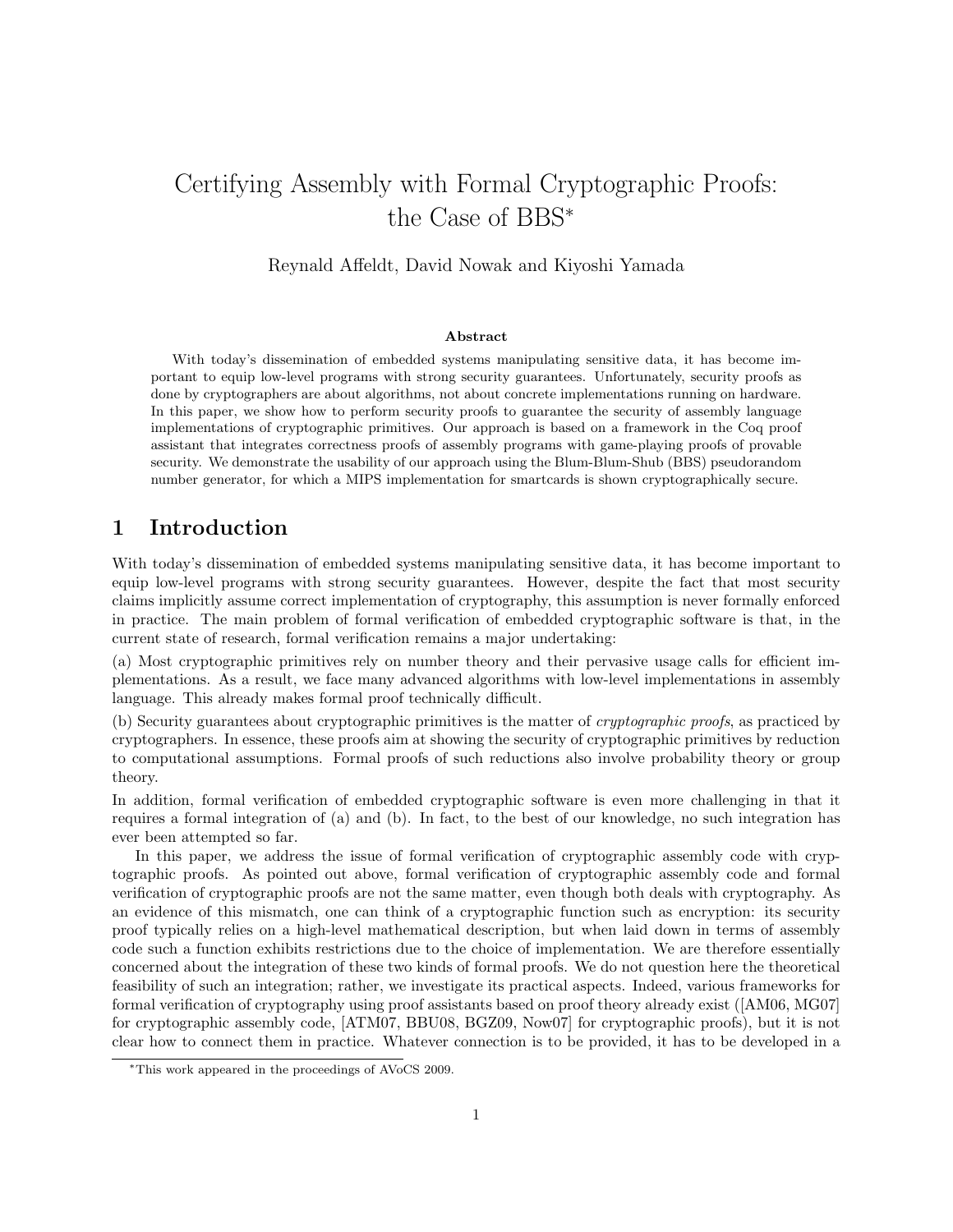clear way, both understandable by cryptographers and implementers, and in a reusable fashion, so that new verification efforts can build upon previous ones.

Our main contribution is to propose a concrete approach, supported by a reusable formal framework on top of the Coq proof assistant, for verification of assembly code together with cryptographic proofs. As a concrete evidence of usability, we formally verify a pseudorandom number generator written in assembly for smartcards with a proof of unpredictability. This choice of application is not gratuitous: this is the first step before verifying more cryptographic primitives, since many of them actually rely on pseudorandom number generation. To achieve our goal, we integrate two existing frameworks: one for formal verification of assembly code, and another for formal verification of cryptographic primitives. More precisely, our technical contributions consist in the following:

• We propose an integration in terms of game-playing [Sho04], a popular setting to represent cryptographic proofs. We introduce a new kind of game transformation to serve as a bridge between assembly code and algorithms as dealt with by cryptographers. This allows for a clear integration, that paves the way for a modular framework, understandable by both cryptographers and implementers.

• We extend the formal framework for assembly code of [AM06] to connect with the formal framework for cryptographic proofs of [Now07]. Various technical extensions are called for, that range from the natural issue of encoding mathematical objects such as arbitrarily-large integers into computer memory, to technical issues such as composition of assembly snippets to achieve verification of large programs. All in all, it turns out that it is utterly important to provide efficient ways to deal with low-level details induced by programs being written in assembly. Here, we explain in particular how we deal with arbitrary jumps in assembly. Concretely, we provide a formalization of the proof-carrying code framework of [SU07], that allows us to verify assembly with jumps through standard Hoare logics proofs.

• We provide the first assembly program for a pseudorandom number generator that is formally verified with a cryptographic proof. The generator in question is the Blum-Blum-Shub pseudorandom number generator [BBS86] that we implement in the SmartMIPS smartcard assembly.

Alternative Approaches and Related Work Our approach is oriented towards practical application, and this goal includes formal verification of hand-written assembly. For this purpose, extension of [AM06] is appropriate because it already provides much material for reasonably short proof scripts. One may think of alternative approaches to verify cryptographic assembly code, such as proof-producing compilation or refinement from a functional specification. However, a proof-producing compiler (such as the one of [MSG09]) would need to be extended with custom support for cryptography-specific instructions in order to produce efficient code. Regarding the approach by refinement from a functional specification, the application to cryptographic assembly code in [MG07] does not seem to lead to shorter proof scripts and compact assembly code. Addressing these issues would still be not enough for our overall goal, for HOL (the proof assistant used in [MSG09] and [MG07]) lacking a framework for formal cryptographic proofs.

The two existing frameworks ([AM06] and [Now07]) that we integrate in this paper turn out to be a good fit for they are both based on shallow encodings. On the one hand, shallow encoding is used in [AM06] to encode Hoare logic assertions, and on the other hand, it is used in [Now07] to represent games. Therefore, algorithms written as Coq functions can simply appear in Hoare logic assertions, making for an easy integration. In contrast, games in [BBU08, BGZ09] are represented as deep-encoded code. In addition, our use-case directly relies on properties of arithmetic (including an encoding of the quadratic residuosity problem) an originality of [Now08].

Outline In Sect. 2, we introduce the BBS algorithm and provide an assembly implementation. In Sect. 3, we explain how we integrate formally proofs of functional correctness for assembly code with game-based cryptographic proofs. In Sect. 4, we explain our formalization of the proof-carrying code framework of [SU07], that facilitates formal proof of functional correctness of assembly code. In Sect. 5, we explain the formal proof of functional correctness of BBS and the lemmas relevant to the integration with its cryptographic proof. In Sect. 6, we comment on technical aspects of the Coq formalization. We conclude and comment on future work in Sect. 7.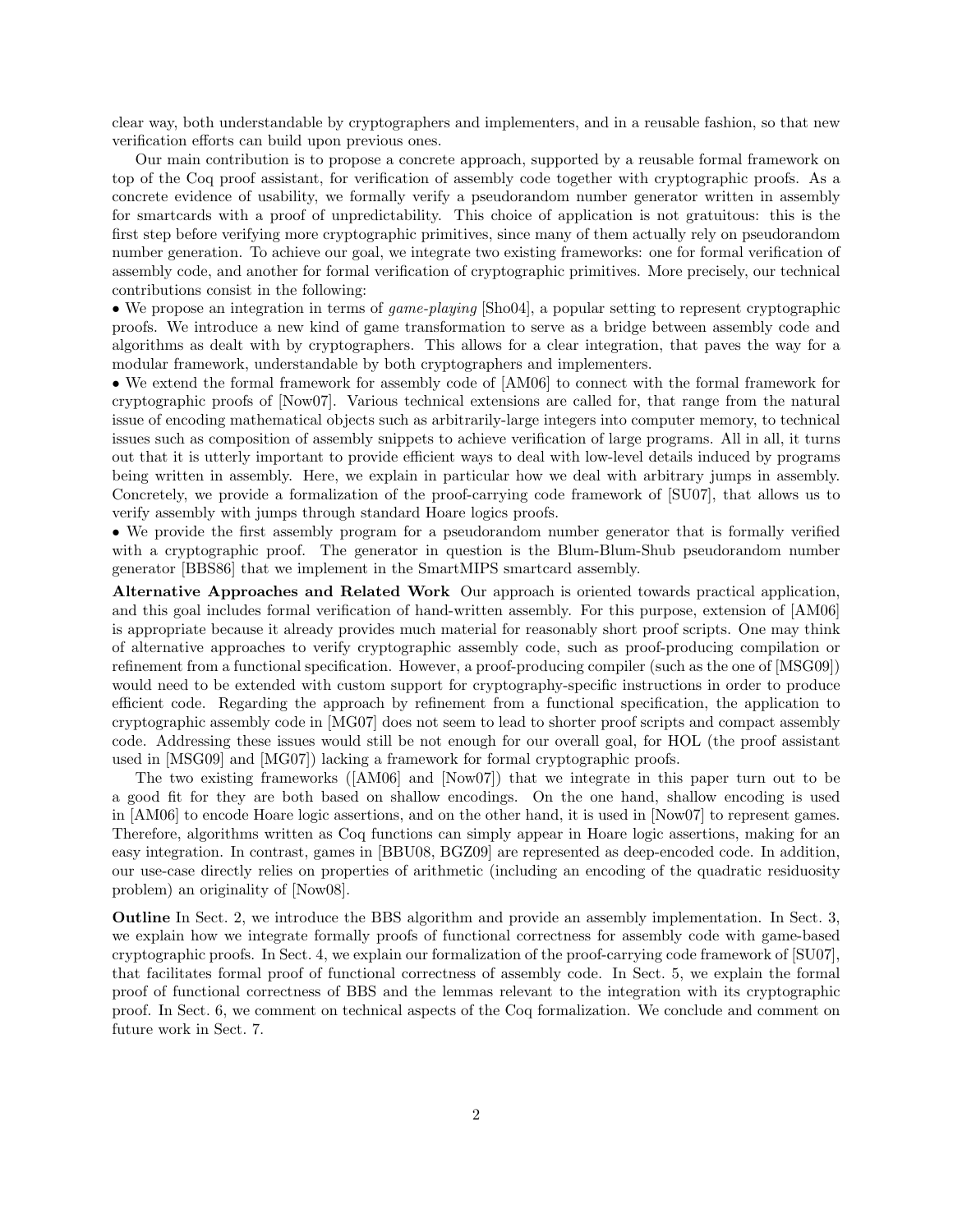## 2 The BBS Pseudorandom Number Generator

#### 2.1 The BBS Algorithm

The Blum-Blum-Shub pseudorandom number generator [BBS86] (hereafter, BBS) exploits the quadratic residuosity problem. This problem is to decide whether integers have square roots in modular arithmetic. This is believed to be intractable for multiplicative group of integers modulo m where m is the product of two distinct odd primes. BBS exploits the quadratic residuosity problem in the particular case of m being a Blum integer, i.e., the product of two distinct odd primes congruent to 3 modulo 4.

Here follows an implementation of BBS as a Coq function. It performs iteratively squaring modulo and outputs the result of parity tests. The

input is the desired number of pseudorandom bits  $(len)$ and a random seed (seed) for initialization.  $\mathbb{Z}_m^*$  is the multiplicative group of integers modulo m and  $QR_m$  is the set of quadratic residues modulo m.

$$
\begin{array}{l} \mathsf{bbs}(\mathit{len} \in \mathbb{N}, \mathit{seed} \in \mathbb{Z}_m^*) =_{def} \mathsf{bbs\_rec}(\mathit{len}, \mathit{seed}^2) \\ \mathsf{bbs\_rec}(\mathit{len} \in \mathbb{N}, x \in QR_m) =_{def} \mathsf{match} \mathit{len} \textsf{ with} \\ |\ 0 \Rightarrow [] \\ |\mathit{len'} + 1 \Rightarrow \mathsf{parity}(x) :: \mathsf{bbs\_rec}(\mathit{len'}, x^2) \\ \mathsf{end} \end{array}
$$

BBS is one of the rare pseudorandom number gen-

erators that is cryptographically secure, i.e., it passes all polynomial-time statistical tests (no polynomial-time algorithm can distinguish between an output sequence of the generator and a truly random sequence). This strong property is not required of most applications of pseudorandom numbers, except cryptography. In practice, BBS can be proved left-unpredictable (hereafter, "unpredictable") under the assumption that the quadratic residuosity problem is intractable (this is equivalent to prove that BBS passes all polynomial-time statistical tests [Yao82].)

#### 2.2 Implementation of BBS in Assembly

The assembly code bbs asm in Fig. 2.2 implements BBS. It is written with MIPS instructions (actually, we use SmartMIPS, a superset of MIPS32 with additional instructions for smartcards [Mips]). It consists

| bbs_asm $=_{def}$ |                                  |                                                             |  |  |  |  |  |
|-------------------|----------------------------------|-------------------------------------------------------------|--|--|--|--|--|
| 0:                | addiu <i>i</i> gpr_zero $0_{16}$ | (* init counter for outer loop *)                           |  |  |  |  |  |
| 1:                | addiu $L l 0_{16}$               | (* init pointer to result *)                                |  |  |  |  |  |
| 2:                | beg $i$ n 240                    | (* repeat <i>n</i> times *)                                 |  |  |  |  |  |
| 3:                | addiu j gpr_zero $0_{16}$        | (* init counter for inner loop *)                           |  |  |  |  |  |
| 4:                | addiu w gpr_zero $0_{16}$        | (* init word of temporary storage *)                        |  |  |  |  |  |
| 5:                | beg j thirtytwo 236              | (* repeat 32 times *)                                       |  |  |  |  |  |
| 6:                | mul_mod $k x x m \ldots$         | (* compute $X^2 \pmod{M}$ *)                                |  |  |  |  |  |
| 222:              | $1w \, w' \, 0_{16} \, x$        | (* load least significant word *)                           |  |  |  |  |  |
| 223:              | andi $w'$ $w'$ $1_{16}$          | (* extract parity bit *)                                    |  |  |  |  |  |
| 224:              | sllv $w'$ $w'$ $i$               | (* shift parity bit to jth position *)                      |  |  |  |  |  |
| 225:              |                                  | cmd_or w w $w'$ (* store parity bit in temporary storage *) |  |  |  |  |  |
| 226:              | addiu $j$ $j$ $1_{16}$           | (* increment inner loop counter *)                          |  |  |  |  |  |
| 227:              | jmp5                             | (* end of the inner loop *)                                 |  |  |  |  |  |
| 228:              | sw $w$ $0_{16}$ $L$              | (* store the last 32 parity bits in memory *)               |  |  |  |  |  |
| 229:              | addiu $L L 4_{16}$               | (* increment pointer to result *)                           |  |  |  |  |  |
| 230:              | addiu $i$ i $1_{16}$             | (* increment outer loop counter *)                          |  |  |  |  |  |
| 231:              | jmp 2                            | (* end of the outer loop *)                                 |  |  |  |  |  |
| 232:              |                                  |                                                             |  |  |  |  |  |

Figure 1: The Blum-Blum-Shub pseudorandom number generator in assembly

of a loop with a nested loop. Each iteration of the nested loop produces one word of pseudorandom bits by performing a square modulo, extracting the parity bit (of the least significant word), and storing this bit in a temporary word of storage in an appropriate position using bitwise operations. These temporary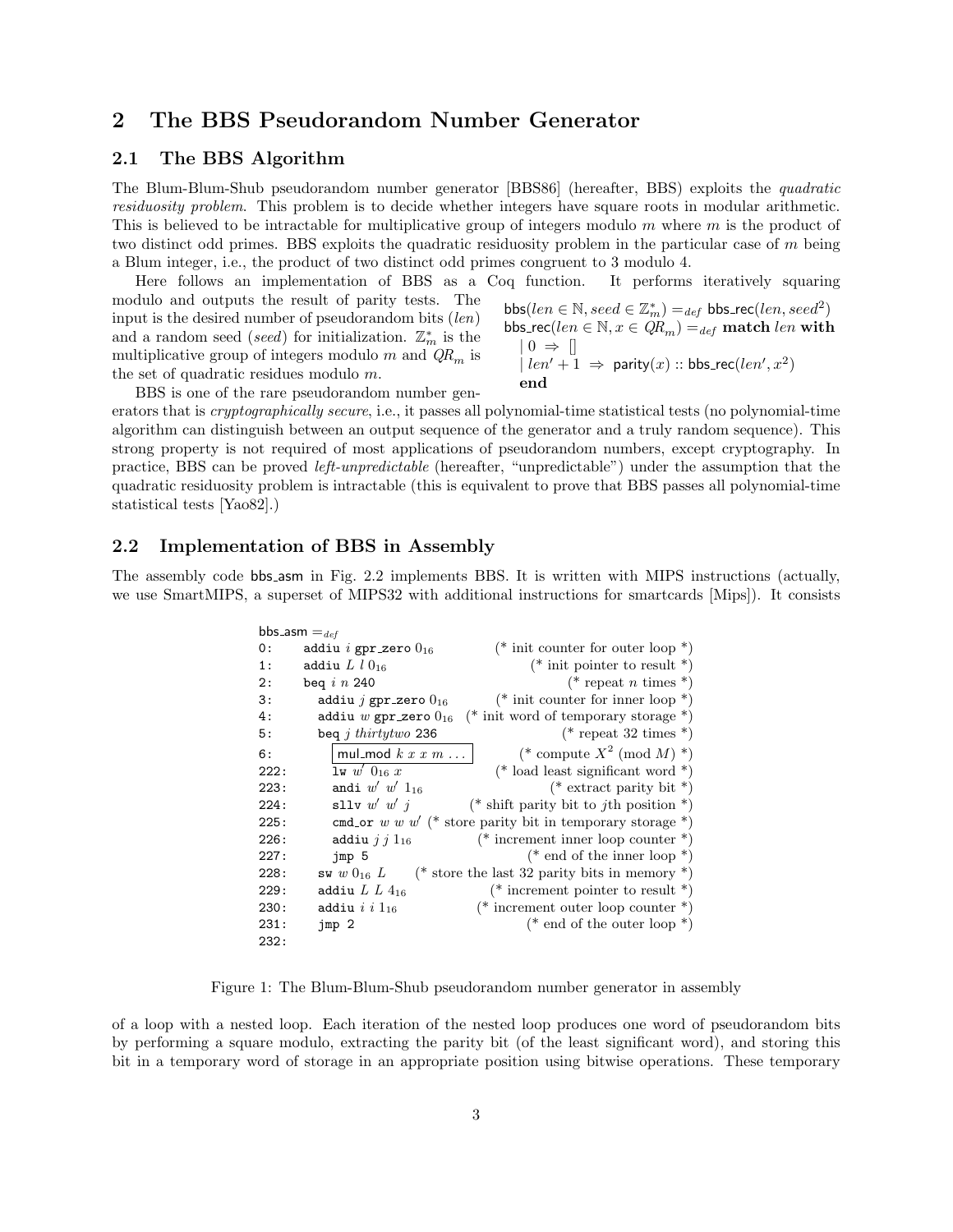words of storage are then stored in memory contiguously by the outer loop so as to produce a pseudorandom number. The names of registers (in italic font) are parameters; only the null register gpr\_zero is hardwired in the program. Magic numbers are indexed with their length in bits (e.g.,  $0_{16}$  stands for 0 represented as a half-word). mul\_mod is an inlined assembly program explained in the next section.

#### 2.3 Implementation of Modular Multiplication in Assembly

We implement multi-precision square modulo using the Montgomery multiplication [Mon85]. This is not the fastest way to implement multi-precision square modulo but, still, this is reasonable: like the natural multiprecision multiplication/division, it has a quadratic complexity. Moreover, we already have a formal proof for an optimized version of the Montgomery multiplication [AM06], whereas, to the best of our knowledge, such a formal proof for multi-precision division does not exist yet.

Using Montgomery, modular multiplication is performed as follows. Given three  $k$ -word integers  $M, X, Y$ . the Montgomery multiplication computes a  $k + 1$ -word integer Z such that  $\beta^k Z = X.Y$  (mod M) and Z < 2M ( $\beta = 2^{32}$ ). This is almost a multiplication modulo except for the parasite value  $\beta^k$  and because  $Z \nless M$ in general. To turn it into a genuine multiplication modulo, one needs (1) an additional subtraction to reduce  $Z$  by  $M$  when necessary and (2) two passes to eliminate the parasite value. The second pass requires as an additional input a k-word  $A = \beta^{2k} \pmod{M}$ ; given Z such that  $\beta^k Z = X.Y \pmod{M}$ , it suffices to compute Z' such that  $\beta^{k}Z' = Z.A \pmod{M}$ : if M is odd (this is generally the case for cryptographic applications), one obtains as desired  $Z' = X.Y \pmod{M}$ .

The assembly code mont\_mul\_strict\_init in Fig. 2.3 implements the Montgomery multiplication extended with comparison and subtraction. It makes use of the functions montgomery (the function verified in [AM06]),

```
mont_mul_strict_init =_{def}6: multi_zero ext k \, Z \, z (* output initialization *)
13: mflhxu gpr_zero (* multiplier inialization *)
14: mthi gpr_zero
15: mtlo gpr_zero
16: montgomery k alpha x y z m one ext int X Y M Z quot C t s
54: beq C gpr_zero 79 (* is the output k + 1-word long? *)
55: addiu t \; t \; 4_{16}56: sw C 0_{16} t57: addiu ext k 1<sub>16</sub>58: multisub ext one z m z M int quot C Z X Y X
78: jmp 114
79: multi_lt_prg k \, z \, m \, X \, Y int ext Z \, M91: beq int gpr_zero 94 (* is the output bigger than the modulus? *)
92: skip
93: jmp 114
94: multisub k one z m z ext int quot C Z X Y X114:
mul_mod =_{def}6: mont_mul_strict_init k alpha x \, x \, y m one ext int X B2K Y M quot C t s
114: mont_mul_strict_init k alpha y b2k x m one ext int X B2K Y M quot C t s
222:
```
Figure 2: The Montgomery multiplication extended with comparison and subtraction

(in-place) subtraction multi sub (derived from [AM06]), multi-precision comparison multi lt and an initialization function multi zero (see [Code] for the details). The assembly code mul mod in Fig. 2.3 perform a square modulo by using twice mont\_mul\_strict\_init, provided we assume that the register  $b2k$  points to the pre-computed k-word  $A = \beta^{2k} \pmod{M}$ .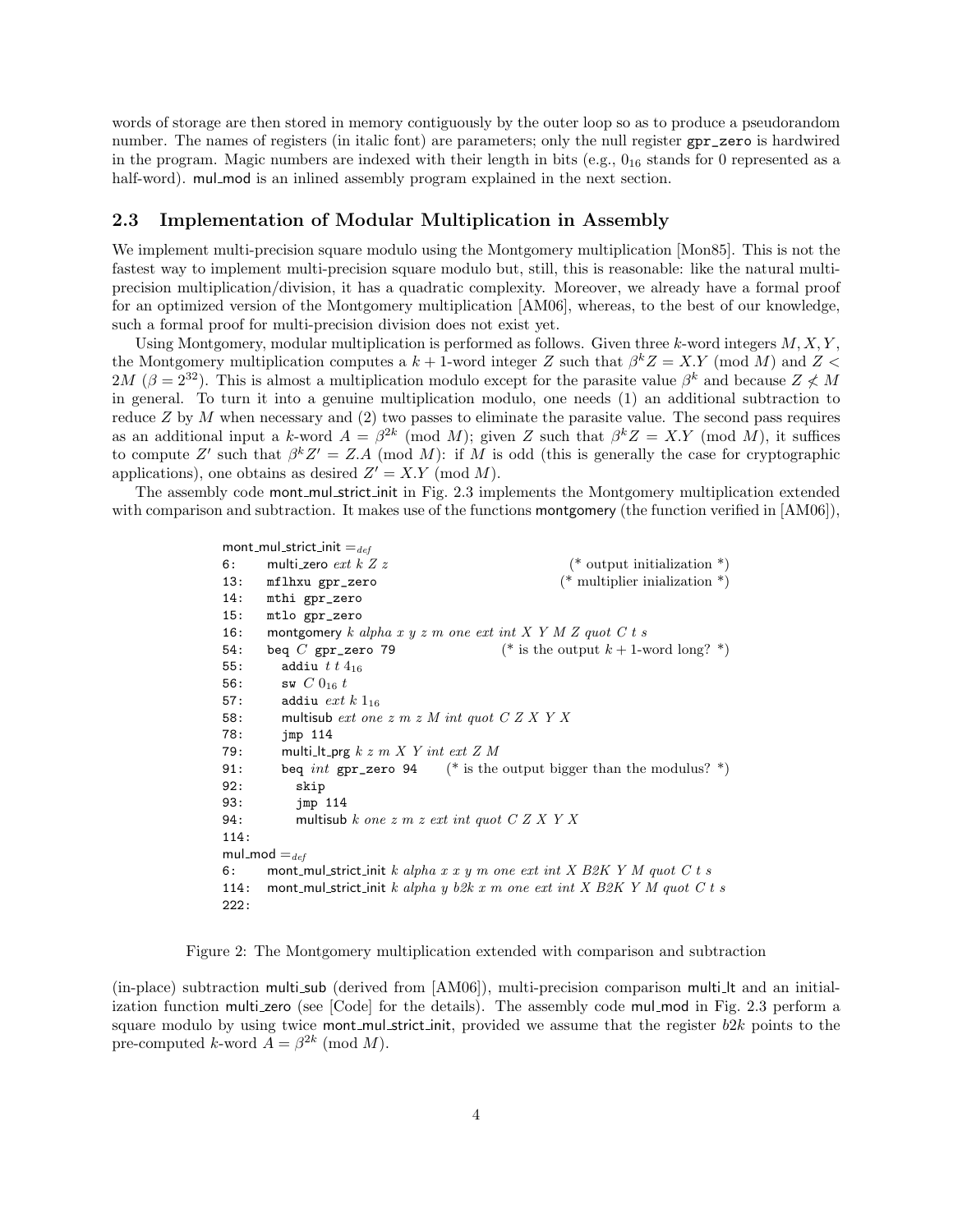### 3 Game-based Proofs for Assembly

Cryptographic proofs usually apply to algorithms without any consideration for implementation. In order to prove unpredictability directly on assembly code, we propose to lift a standard definition borrowed from game-playing [Sho04]. Game-playing is a methodology to write cryptographic proofs that are easier to verify; it lends itself well to formalization [ATM07, BBU08, BGZ09, Now07]. A security property is modeled as a game (a program) to be solved by an attacker, the latter being modeled as some probabilistic procedure. A cryptographic proof consists in showing that any attacker has only little advantage over a random player, by (1) stating the security property for the cryptographic primitive to be verified, and (2) reducing it to a computational assumption through game transformations.

Regarding unpredictability for a function f, the game unpredictability(f) is defined as follows [Now08]: a seed is picked at random in the set of seeds  $G\left(\mathbb{Z}_n^*\right)$  in the case of BBS); a sequence of bits  $[b_0,\ldots,b_{len}]$  is computed by f; this sequence, deprived of its first bit  $b_0$ , is passed to the attacker A; the latter returns its guess  $b_0$ . The result of the game is whether the guess is right or not. To define unpredictability for assembly code, one needs to lift the previous definition because it applies to mathematical functions without any consideration for their implementation. This makes a difference because, contrary to mathematical functions, assembly code does not work as intended for arbitrary input, due to restrictions imposed by the choice of implementation. The basic idea is thus to extract from the assembly code its semantics in terms of a mathematical function and to inject it into the definition of unpredictability: unpredictability assembly(c) =  $_{def}$  unpredictability([c]). For  $\llbracket c \rrbracket$  to be well-defined, the assembly code c has to be deterministic and terminating, and, more importantly, one needs to make clear under which restrictions the assembly code behaves as intended (the correctness property).

The advantage of the lifting explained above is that it makes clear how to organize formal verification of assembly code with cryptographic proofs. Games for assembly connect to standard games through implementation steps, that are justified formally by ensuring determinism, termination, and correctness. Since implementation steps come in addition to the other game transformations [Sho04], this makes it easier to develop a formal framework for verification of assembly with cryptographic proofs: pick up a formal framework for game-based proofs and a formal framework for assembly, and add the machinery for implementation steps.

## 4 Verification of Functional Correctness of Assembly

To perform cryptographic proofs of an implementation, we need in particular to prove its functional correctness. This is technically difficult for assembly because handling of jumps results in non-standard logics, usually verbose, and thus less practical than standard Hoare logic. To overcome this difficulty, we formalize the proof-carrying code framework of [SU07] that provides not only a compositional operational semantics and Hoare logic for assembly with jumps, but also shows that derivations for this non-standard operational semantics and this Hoare logic can be obtained from standard operational semantics and standard Hoare logic by compilation. The following is an overview of our formalization of [SU07]; it includes a formalization of standard Separation Logic that is actually a revision of [AM06] recalled for the sake of self-containedness.

#### 4.1 Operational Semantics

**Formalization of States** A state is a pair of a *store* and a *heap:* state  $=_{def} store \times heap$ . A store is a collection of registers containing integers of finite size. Let  $int_n$  be the type of machine integers encoded with n bits. Most registers contain values of type  $int_{32}$  (the exception is the *extended accumulator* of type  $int_n$ with  $n \geq 8$ ). We have the following notations:  $\llbracket r \rrbracket_s$  is the value of register r in store s;  $s\{v/r\}$  is the store resulting from updating register r with value v in store s. A heap is a finite map from locations to integers of type  $int_{32}$ . The heap is tailored to word-accesses because most memory accesses in our applications are word-aligned. We have the following notation:  $h[l]$  is the contents of location l of the heap h; it is None when the location is undefined.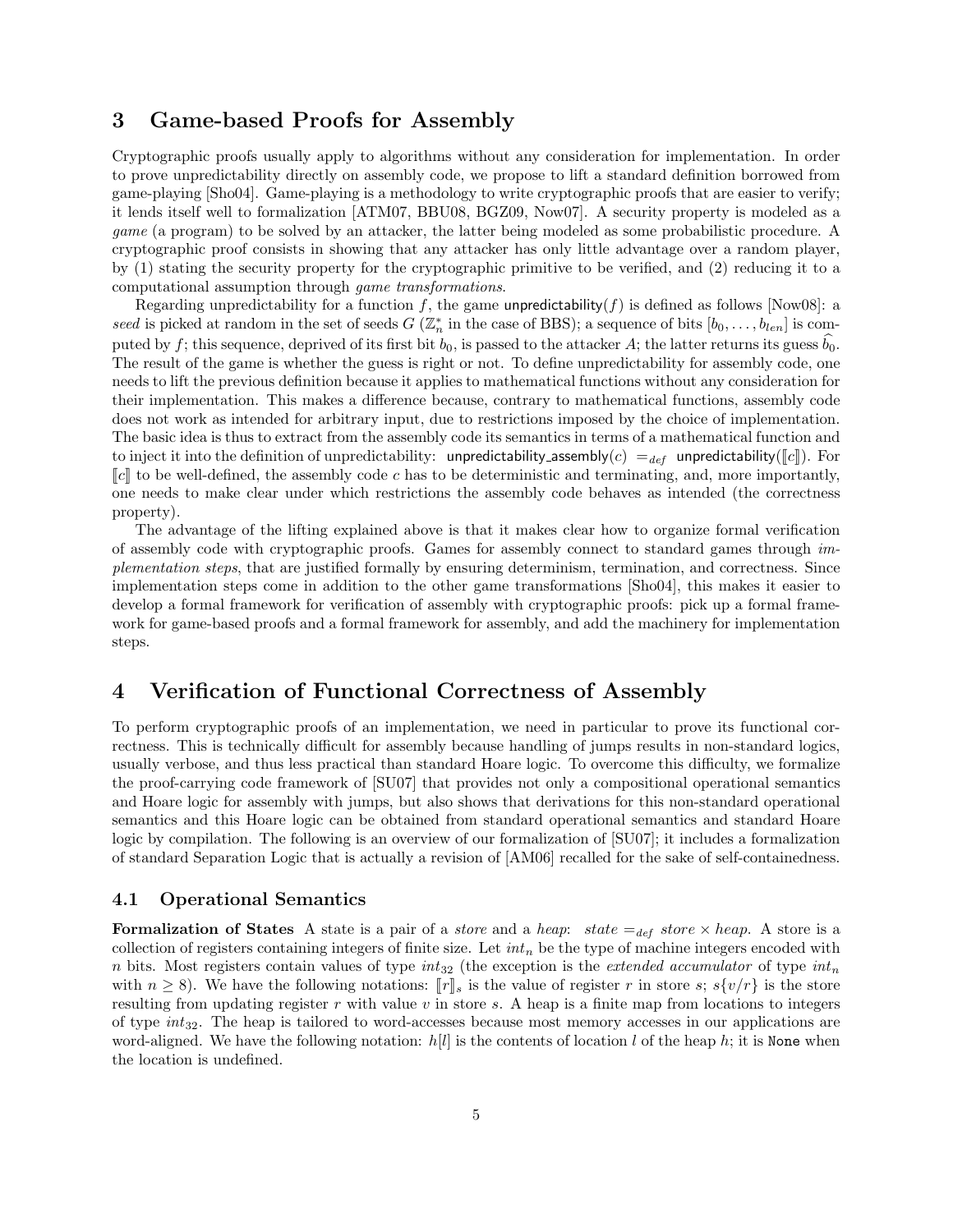States are extended with a label (that represents the value of the program counter of the instruction being currently executed) and can be error states (because some instructions may trap). We distinguish error states using an option type, hence the definition of labelled states: lstate =  $_{def}$  option (label  $\times$  state). One-step, Non-branching Instructions The semantics of non-branching MIPS instructions is a predicate noted  $s - i \rightarrow s'$  where i is a MIPS instruction, s (resp. s') is the state before (resp. after) its execution. When formalizing the semantics of instructions, we need to express conditions such as wordalignment, absence of arithmetic overflow, etc. These conditions require manipulations such as sign-extending  $int_{16}$  integers to  $int_{32}$  integers, checking for divisibility by 4, etc. For this purpose, we introduce various operators:  $(v)$ <sub>int16</sub>→int<sub>32</sub> sign-extends the value v from 16 to 32 bits,  $(v)$ <sub>int<sub>32→N</sub> interprets the value v as an</sub> unsigned integer, etc.

Figure 3 illustrates the semantics of MIPS instructions with the rules for the instruction lw ("load word"). There are two rules depending on whether the memory access is word-aligned and the accessed location is defined. (The notation  $+_{h}$  is the addition of finite-size integers.)

$$
\underbrace{\begin{pmatrix}\begin{bmatrix}\begin{bmatrix}base \end{bmatrix}_s +_h (off)_{int_{16} \to int_{32}} \end{bmatrix}_{int_{32} \to \mathbb{N}}}_{\text{Some } (s, h) - \text{lw } rt \text{ off } base} = 4 \times p & h[p] = \text{Some } z \end{pmatrix}}_{\text{Some } (s, h) - \text{lw } rt \text{ off } base} \xrightarrow{\text{Some } (s \{z/rt\}, h) \text{ exec0-lw}} \text{exec0-lw}
$$
\n
$$
\underbrace{\forall p. \begin{pmatrix}\begin{bmatrix}\begin{bmatrix}base \end{bmatrix}_s +_h (off)_{int_{16} \to int_{32}} \end{bmatrix}_{int_{32} \to \mathbb{N}}}_{\text{Some } (s, h) - \text{lw } rt \text{ off } base} \xrightarrow{\text{None}} \text{None}} \text{exec\_lw\_error}
$$

Figure 3: Semantics of lw

Big-step Operational Semantics of Assembly with Jumps Following [SU07], an assembly program is formalized as a set of labelled instructions. The latter are either labelled MIPS instructions or jump instructions (unconditional jumps  $\gamma$  and  $\gamma$  or conditional jumps cjmp b l). Conditional jumps comprise MIPS instructions such as bne ("branch if not equal"), etc; these instructions are parameterized by conditions noted b.  $dom(c)$  is the set of the labels of the instructions of the assembly program c. Labelled instructions are assembled using ⊕.

The operational semantics of assembly programs is a predicate noted  $s \geq c \rightarrow s'$  where c is a set of labelled instructions,  $s$  (resp.  $s'$ ) is the state before (resp. after) its execution. It is defined inductively by the rules of Fig. 4. These rules are a generalization of [SU07] with more instructions and with error states. The originality of this semantics can be appreciated by looking at the two rules for sequences using  $\oplus$ ; intuitively, they are a mix of the rules for sequence and while-loops of traditional Hoare logic.

#### 4.2 Hoare Logics

The non-standard operational semantics of the previous section gives rise to a non-standard Hoare logic for assemblies with jumps. We now formalize the Hoare logics from [SU07] (actually, extensions known as Separation Logic [Rey02]).

Assertions Properties of states are specified using a shallow-encoding of the logical connectives of Separation Logic, i.e., assertions are functions from states to the type **Prop** of propositions in Coq: assertion  $=_{def} store \rightarrow$ heap  $\rightarrow$  **Prop**. The satisfiability of an assertion can depend on the value of the current label: assn =  $_{def}$  label  $\rightarrow$ assertion.

**Standard Separation Logic** A triple in this logic is noted  $\{\mathcal{P}\}\{c\}\{\mathcal{Q}\}\}\$  where  $\mathcal{P}$  and  $\mathcal{Q}$  are assertions and  $c$  is an assembly program with while-loops instead of jumps. Let us introduce a function that computes the weakest precondition of one-step, non-branching MIPS instructions. Here is an excerpt of this function for the "load word" instruction: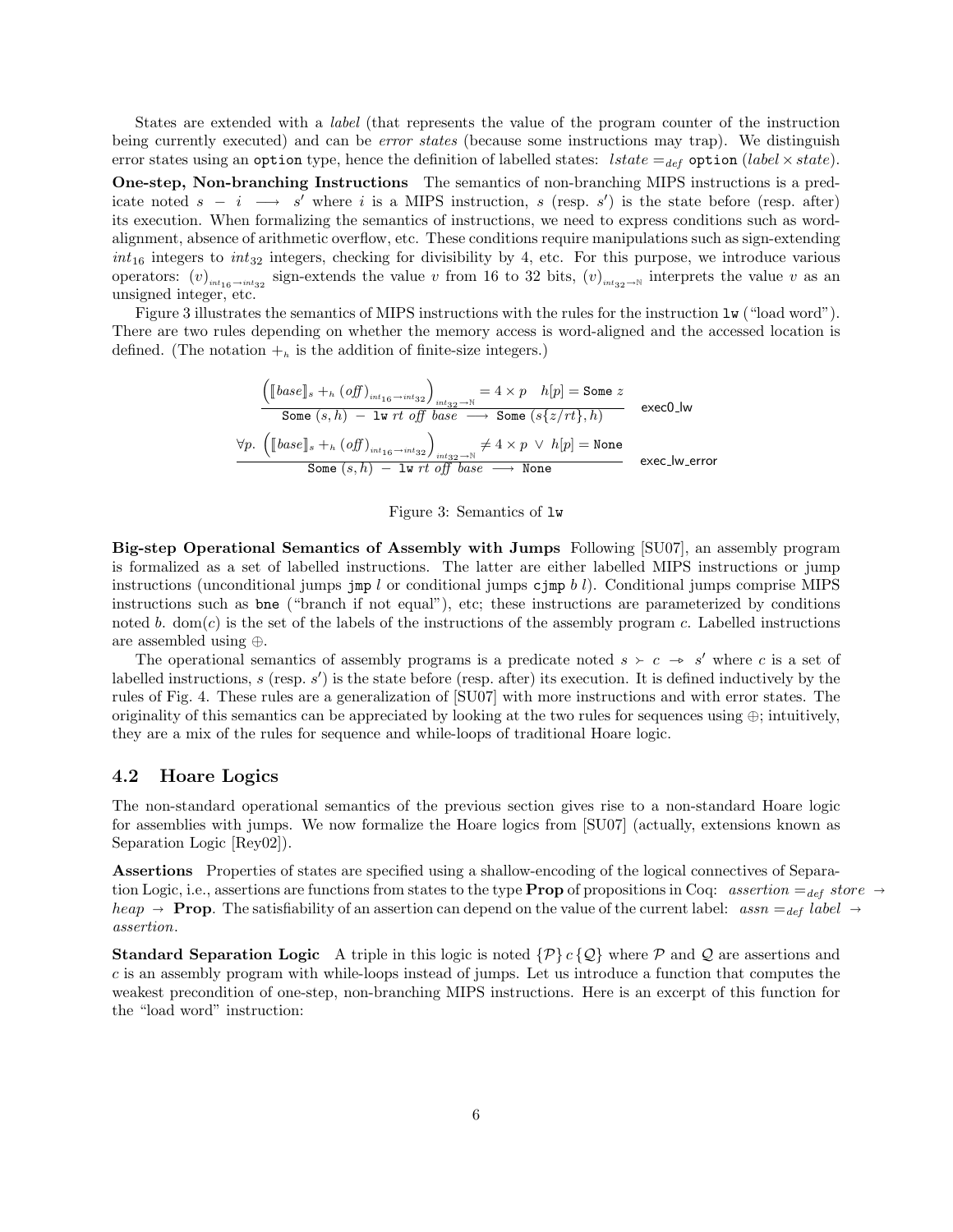| Some | $s - i \longrightarrow$ Some s'                                                             |                            |                                                                                             |                                                             |              |
|------|---------------------------------------------------------------------------------------------|----------------------------|---------------------------------------------------------------------------------------------|-------------------------------------------------------------|--------------|
| Some | $(l, s) \rightarrow l : i \rightarrow$ Some                                                 | $(l + 1, s')$              | Some                                                                                        |                                                             |              |
| Some | $(l, s) \rightarrow l : i \rightarrow$ None                                                 | $l \neq l'$                |                                                                                             |                                                             |              |
| Some | $(l, s) \rightarrow l : j \text{mp } l' \rightarrow$ Some                                   | $(l', s)$                  | $\neg [b]_s$                                                                                |                                                             |              |
| Some | $(l, s) \rightarrow l : \text{cjmp } b l' \rightarrow$ Some                                 | $(l', s)$                  | $\neg [b]_s$                                                                                |                                                             |              |
| Some | $(l, s) \rightarrow l : \text{cjmp } b l' \rightarrow$ Some                                 | $(l', s)$                  | Some                                                                                        | $(l, s) \rightarrow l : \text{cjmp } b l' \rightarrow$ Some | $(l + 1, s)$ |
| Some | $(l, s) \rightarrow c_1 \rightarrow s' \quad s' \rightarrow c_1 \oplus c_2 \rightarrow s''$ | Some                       | $(l, s) \rightarrow c_2 \rightarrow s' \quad s' \rightarrow c_1 \oplus c_2 \rightarrow s''$ |                                                             |              |
| Some | $(l, s) \rightarrow c_1 \oplus c_2 \rightarrow s''$                                         | Some                       | $(l, s) \rightarrow c_2 \rightarrow s' \quad s' \rightarrow c_1 \oplus c_2 \rightarrow s''$ |                                                             |              |
| None | $\downarrow \notin$ dom(c)                                                                  | $\downarrow \notin$ dom(c) |                                                                                             |                                                             |              |
| None | $\downarrow \notin$ dom(c)                                                                  | Some                       | $\downarrow \notin$ dom(c)                                                                  |                                                             |              |

Figure 4: Big-step Operational Semantics of Assembly with Jumps

WP  $i \mathcal{Q} =_{def}$  match i with  $|\texttt{lw }rt \textit{ off } base \Rightarrow \lambda s, h. \exists p. \left( [\![base]\!]_s +_h ( [\![of]\!]_s)_{\textit{int}_{16}\to \textit{int}_{32}\to \mathbb{N}} = 4\times p \;\wedge\;\exists z. h[p] = \texttt{Some } z \;\wedge\; \mathcal{Q}\; s\{z/rt\}$ | . . . end

Using the above function, the standard separation logic is defined by the following rules:

$$
\frac{\{\mathcal{P}\}c_1\{\mathcal{R}\}c_2\{\mathcal{Q}\}}{\{\mathcal{W}\}i\{\mathcal{Q}\}i\{\mathcal{Q}\}}\n\frac{\{\mathcal{P}\}c_1\{\mathcal{R}\}c_2\{\mathcal{Q}\}}{\{\mathcal{P}\}c_1;c_2\{\mathcal{Q}\}}\n\frac{\{\lambda s,h.\mathcal{P}\wedge[\![b]\!]_s\}c\{\mathcal{P}\}}{\{\mathcal{P}\} \text{ while } b\ c\{\lambda s,h.\mathcal{P}\wedge\neg[\![b]\!]_s\}}\n\frac{\{\lambda s,h.\mathcal{P}\wedge[\![b]\!]_s\}c_1\{\mathcal{Q}\}}{\{\mathcal{P}\} \text{ if } b \text{ then } c_1 \text{ else } c_2\{\mathcal{Q}\}}\n\frac{\{\lambda s,h.\mathcal{P}\wedge[\![b]\!]_s\}c_2\{\mathcal{Q}\}}{\{\mathcal{P}\}c\{\mathcal{Q}\}}\n\frac{\{\lambda s,h.\mathcal{P}\wedge[\![b]\!]_s\}c_2\{\mathcal{Q}\}}{\{\mathcal{P}\}c\{\mathcal{Q}\}}\n\frac{\{\lambda s,h.\mathcal{P}\wedge[\![b]\!]_s\}c_3\{\mathcal{Q}\}}{\{\mathcal{P}\}c\{\mathcal{Q}\}}
$$

This logic is formally proved sound and complete w.r.t. standard big-step operational semantics, where assembly code with while-loops is built out of MIPS instructions (Sect. 4.1), sequences  $(c_1;c_2)$ , structured branching (if b then  $c_1$  else  $c_2$ ), and while-loops (while b c):

$$
\begin{array}{lllllllll} \text{None} & \multicolumn{3}{l}{{\text{None}}} & \multicolumn{3}{l}{\text{Some}} & \multicolumn{3}{l}{\text{Some}} & \multicolumn{3}{l}{\text{Some}} & \multicolumn{3}{l}{\text{Some}} & \multicolumn{3}{l}{\text{Some}} & \multicolumn{3}{l}{\text{Some}} & \multicolumn{3}{l}{\text{Some}} & \multicolumn{3}{l}{\text{Some}} & \multicolumn{3}{l}{\text{Some}} & \multicolumn{3}{l}{\text{Some}} & \multicolumn{3}{l}{\text{Some}} & \multicolumn{3}{l}{\text{Some}} & \multicolumn{3}{l}{\text{Some}} & \multicolumn{3}{l}{\text{Some}} & \multicolumn{3}{l}{\text{Some}} & \multicolumn{3}{l}{\text{Some}} & \multicolumn{3}{l}{\text{Some}} & \multicolumn{3}{l}{\text{Some}} & \multicolumn{3}{l}{\text{Some}} & \multicolumn{3}{l}{\text{Some}} & \multicolumn{3}{l}{\text{Some}} & \multicolumn{3}{l}{\text{Some}} & \multicolumn{3}{l}{\text{Some}} & \multicolumn{3}{l}{\text{Some}} & \multicolumn{3}{l}{\text{Some}} & \multicolumn{3}{l}{\text{Some}} & \multicolumn{3}{l}{\text{Some}} & \multicolumn{3}{l}{\text{Some}} & \multicolumn{3}{l}{\text{Some}} & \multicolumn{3}{l}{\text{Some}} & \multicolumn{3}{l}{\text{Some}} & \multicolumn{3}{l}{\text{Some}} & \multicolumn{3}{l}{\text{Some}} & \multicolumn{3}{l}{\text{Some}} & \multicolumn{3}{l}{\text{Some}} & \multicolumn{3}{l}{\text{Some}} & \multicolumn{3}{l}{\text{Some}} & \multicolumn{3}{l}{\text{Some}} & \multicolumn{3}{l}{\text{Some}} & \multicolumn{3}{l}{\text{Some}} & \multicolumn{3}{l}{\text{Some}} & \multicolumn{3}{l}{\text{Some}} & \multicolumn{3}{l}{\text{Some}} & \multicolumn{3}{l}{\text{Some}} & \multicolumn{3}{l}{\text{Some}} & \multicolumn{3}{l}{\text{Some}} & \multicolumn{3}{l}{\text{Some}} & \multicolumn{3}{l}{\text{Some}} & \multicolumn{3}{
$$

Separation Logic based on the compositional Hoare logic of [SU07] A triple in this logic is noted  $[\mathcal{P}] c [\mathcal{Q}]$  where  $\mathcal P$  and  $\mathcal Q$  are labelled assertions (type *assn*) and c is an assembly program with jumps. We introduce predicate transformers that enforce assertions to be satisfiable for labels inside (resp. outside) a domain:  $\mathcal{P}|_d =_{def} \lambda l \cdot \mathcal{P} l \wedge l \in d$ ,  $\mathcal{P}|_{\overline{d}} =_{def} \lambda l \cdot \mathcal{P} l \wedge l \notin d$ . Using above predicate transformers and the above weakest-precondition function, we formalize the rules for the compositional Hoare logic below. This logic is formally proved sound and complete w.r.t. the big-step operational semantics of Sect. 4.1.

$$
\begin{bmatrix}\n\lambda pc.\lambda s. & pc = l \wedge (\mathcal{P} j s \vee j = l) \vee \\
pc \neq l \wedge \mathcal{P} pc s\n\end{bmatrix} l : \text{Jmp } j [\mathcal{P}]
$$
\n
$$
\begin{bmatrix}\n\lambda pc.\lambda s. & pc = l \wedge (\neg [\![b]\!]_s \wedge \mathcal{P} (l+1) s \vee [\![b]\!]_s \wedge (\mathcal{P} j s \vee j = l)) \vee \\
pc \neq l \wedge \mathcal{P} pc s\n\end{bmatrix} l : \text{c-jmp } b j [\mathcal{P}]
$$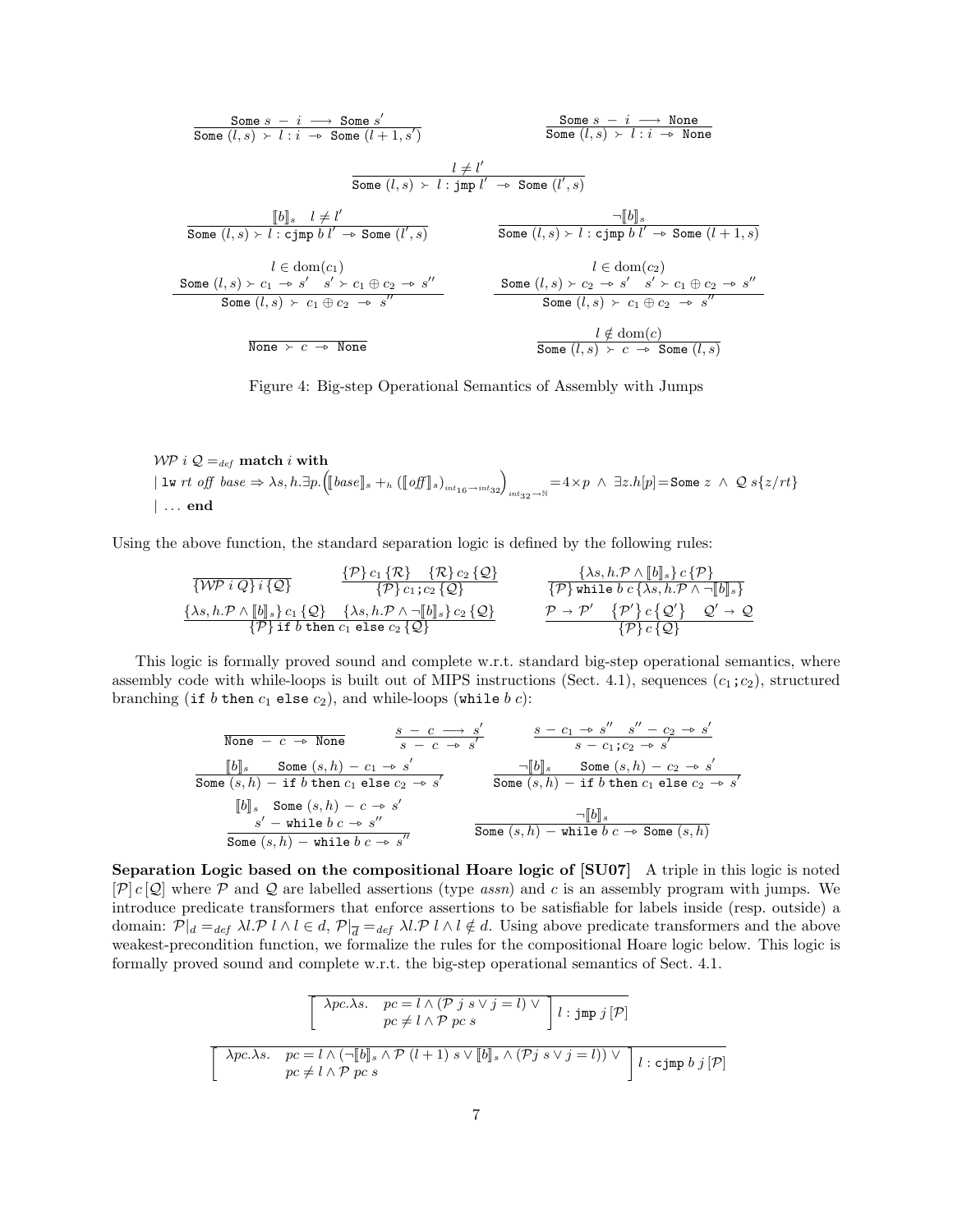$$
\begin{array}{ccc}\n[\mathcal{P}] \; nop[\mathcal{P}] & \left[ \begin{array}{c} \lambda pc.\lambda s. & pc = l \wedge \mathcal{W} \mathcal{P} \; c \; (\mathcal{P} \; (l+1)) \; s \vee \\ pc \neq l \wedge \mathcal{P} \; pc \; s \end{array} \right] l : c[\mathcal{P}] \\
[\mathcal{P}] \; \text{dom}(c_1) & c_1 \; [\mathcal{P}] & \left[ \mathcal{P} | \text{dom}(c_2) \right] c_2 \; [\mathcal{P}] & & \left[ \mathcal{V}, \mathcal{P} \; l \to \mathcal{P}' \; l \right] & \left[ \mathcal{P}' \right] c \; [\mathcal{Q}'] & \forall l \, \mathcal{Q}' \; l \to \mathcal{Q} \; l \\
[\mathcal{P}] \; c_1 \oplus c_2 & \left[ \mathcal{P} | \text{dom}(c_1 \oplus c_2) \right] & & \left[ \mathcal{P} \right] c \; [\mathcal{Q}] & & \left[ \mathcal{P} \right] c[\mathcal{Q}] & & \left[ \mathcal{P} \right] \end{array} \right]\n\end{array}
$$

#### 4.3 Compilation from Standard Semantics and Hoare Logic

[SU07] shows that derivations for the previous non-standard operational semantics and Hoare logic can also be obtained from standard operational semantics and Hoare logic through compilation. This is a result of interest because it allows us to work with standard operational semantics and Hoare logic (that are more practical to deal with formally) while still being able to recover formal proofs for assembly with jumps (these are the formal proofs that we really want, for example for shipping in a proof-carrying code scenario).

The compilation procedure turns if-then-else's and while-loops into conditional and unconditional jumps. The compilation of program c with while-loops to an assembly program c' with jumps is noted c  $\ell \searrow_{\ell'} c'$ where  $l$  (resp.  $l'$ ) is the start (resp. end) label of the compiled program:

i <sup>l</sup>&l+1 l : i c1 <sup>l</sup>1+1&<sup>l</sup><sup>2</sup> c 0 <sup>1</sup> c<sup>2</sup> <sup>l</sup>+1&<sup>l</sup><sup>1</sup> c 0 2 if b then c<sup>1</sup> else c<sup>2</sup> <sup>l</sup>&<sup>l</sup><sup>2</sup> l : cjmp b (l<sup>1</sup> + 1) ⊕ ((c 0 <sup>2</sup> ⊕ l<sup>1</sup> : jmp l2) ⊕ c 0 1) c1 <sup>l</sup>&<sup>l</sup><sup>1</sup> c 0 <sup>1</sup> c<sup>2</sup> <sup>l</sup><sup>1</sup> &<sup>l</sup><sup>2</sup> c 0 2 c1;c<sup>2</sup> <sup>l</sup>&<sup>l</sup><sup>2</sup> c 0 <sup>1</sup> ⊕ c 0 2 c <sup>l</sup>+1&<sup>l</sup><sup>1</sup> c 0 while b c <sup>l</sup>&<sup>l</sup>1+1 l : cjmp (¬b) (l<sup>1</sup> + 1) ⊕ (c <sup>0</sup> ⊕ l<sup>1</sup> : jmp l)

Through compilation, derivations of operational semantics can be compiled from the standard one to the non-standard one of Sect. 4.1, and, similarly, proofs in Separation Logic can be compiled from the standard one to the non-standard one of Sect. 4.2:

Lemma preservation\_of\_evaluations : for all c s l c' s' l', if c  $\frac{l}{\lambda}$  c' and Some  $s - c \rightarrow$  Some s', then Some  $(l, s) \succ c' \rightarrow$  Some  $(l + \text{card}(\text{dom}(c')), s')$ . Lemma preservation hoare : for all  $P, Q, c$  such that  $\{P\} c \{Q\}$  and for all  $l, c', l'$  such that  $c^{-l} \searrow_{l'} c'$  then  $[\lambda pc.\lambda s. pc = l \wedge P s] c' [\lambda pc.\lambda s. pc = l' \wedge Q s].$ 

# 5 Extraction of the Semantics of BBS in Assembly

#### 5.1 The Functional Correctness of BBS in Assembly

Let us provide two functions encode and decode such that: encode  $(n, k, seed, m)$  builds a state from the requested number n of pseudoramdom 32-bits words, the number  $k$  of 32-bits words reserved for the encoding of the seed and the modulus, the seed, and the modulus m; and decode (s) is the list of pseudorandom bits stored in the state s. These functions impose a specific memory layout depicted in Fig. 5. Besides the encoding of the seed (in memory area X) and the modulus (in  $M$ ) as multi-precision integers, and initialization of the list of pseudorandom bits (in  $L$ ) to an appropriate length, encode provides additional storage  $(Y, \beta^{2k}, \text{training words initialized to } 0_{32})$  specific to our implementation (this stems from our Montgomery multiplication). Note that, as long as  $4(4k+n+2) < 2^{32}$ , n and k can be very large, k effectively covering lengths for which the quadratic residuosity problem is indeed believed to be intractable. This is one desirable side-effect of our approach to precisely pinpoint the range of  $k$ .

Using above functions, the verification goal is stated as follows:

$$
\left[\begin{array}{c} \lambda pc.\lambda s.\ pc = 0 \;\wedge\; \\ \text{encode}\left(n, k, seed, m\right) = s \end{array}\right] \begin{array}{c} 4(4k+n+2) < 2^{32} \rightarrow \\ \text{bbs-asm} \\ \text{decode}\left(s\right) = \text{bbs.tun}(32 \times n, seed, m) \end{array}\right]
$$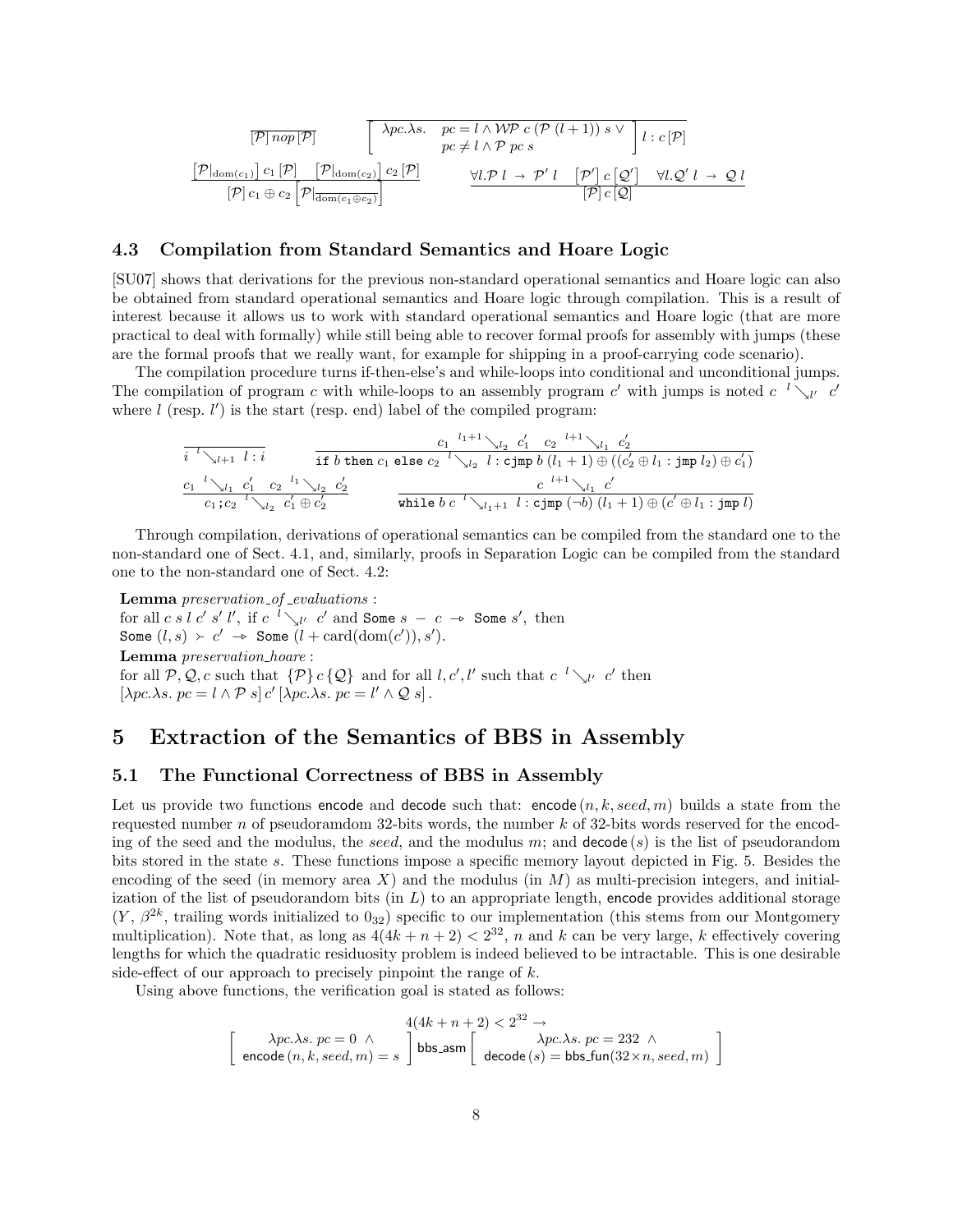

Figure 5: Encoding and decoding of input/output

Starting from an appropriate encoding of the inputs, the execution of bbs asm leads to a final state from which one can extract the intended list of pseudorandom bits (see [Code] for details). It is here that the restrictions imposed by the choice of implementation mentioned in Sect. 3 appear, for the above triple cannot be proved for arbitrary values of  $n$  and  $k$ .

In practice, we conduct formal proof using standard Separation Logic and obtain the triple above by applying the lemma preservation hoare of Sect. 4.3. The effort therefore concentrates on the following triple where the assembly program with jumps has been replaced by its "decompiled" version with if-then-else's and while-loops (manual decompilation proved correct w.r.t. the compilation predicate of Sect. 4.3):

$$
4(4k + n + 2) < 2^{32} \rightarrow
$$
\n
$$
\{\lambda s. \text{ encode } (n, k, seed, m) = s\} \text{ bbs\_asm-decompile } \{\lambda s. \text{ decode } (s) = \text{bbs\_fun}(32 \times n, seed, m)\}\
$$
\n
$$
(1)
$$

Note that we are dealing with a generalized version of the BBS algorithm (bbs fun takes the modulus  $m$ in  $\mathbb{Z}$ , whereas bbs in Sect. 2.1 uses the types  $\mathbb{Z}_m^*$  and  $QR_m$ ):

bbs\_fun(len  $\in \mathbb{N}$ , seed  $\in \mathbb{Z}$ ,  $m \in \mathbb{Z}$ ) =  $_{def}$  bbs\_fun\_rec(len, seed<sup>2</sup> (mod m), m) bbs\_fun\_rec( $len \in \mathbb{N}, x \in \mathbb{Z}, m \in \mathbb{Z}$ ) =  $_{def}$ match  $len$  with  $0 \Rightarrow || \text{ } len' + 1 \Rightarrow$  parity $(x) :: \text{bbs-fun\_rec}(len', x^2 \pmod{m}, m)$  end

This is a sound generalization because the information that  $\mathbb{Z}_m^*$  is a cyclic group is not needed in the proof of functional correctness (only in the cryptographic proof).

#### 5.2 Extraction of the Semantics of BBS in Assembly

First, we prove that bbs asm is terminating and deterministic, i.e., for all  $n$ ,  $k$ , seed and  $m$ , there exists a unique state s' such that **Some**  $(0, \text{encode}(n, k, seed, m)) \succ \text{bbs-asm} \rightarrow s'$ . From the Separation Logic triple of the provious section, we derive by soundness of **Separation** Logic. of the previous section, we derive by soundness of Separation Logic:

Lemma correctness : if Some  $(0, \text{encode } (n, k, seed, m)) \succ \text{bbs-asm} \rightarrow \text{Some } (l', s') \text{ and } 4(4k + n + 2) < 2^{32}$ ,<br>then  $l' = 232$  and decode  $(s') = \text{bbs func}(33 \times n, seed, m)$ . then  $l' = 232$  and decode  $(s') = \text{bbs-fun}(32 \times n, \text{seed}, m)$ 

Then comes the proof of termination. First, we prove that there is a final state, without proving whether it is an error state or not:

Lemma execution\_bbs\_asm : if  $4(4k+n+2) < 2^{32}$ , then there exists s' s. t. Some  $(0, \text{encode}(n, k, seed, m)) \succ \text{bbs-asm} \rightarrow s'$ 

This is proved by induction on the variant of the outermost loop, and then on nested loops. Second, by the triple (1), we derive the fact that this final state cannot be an error state.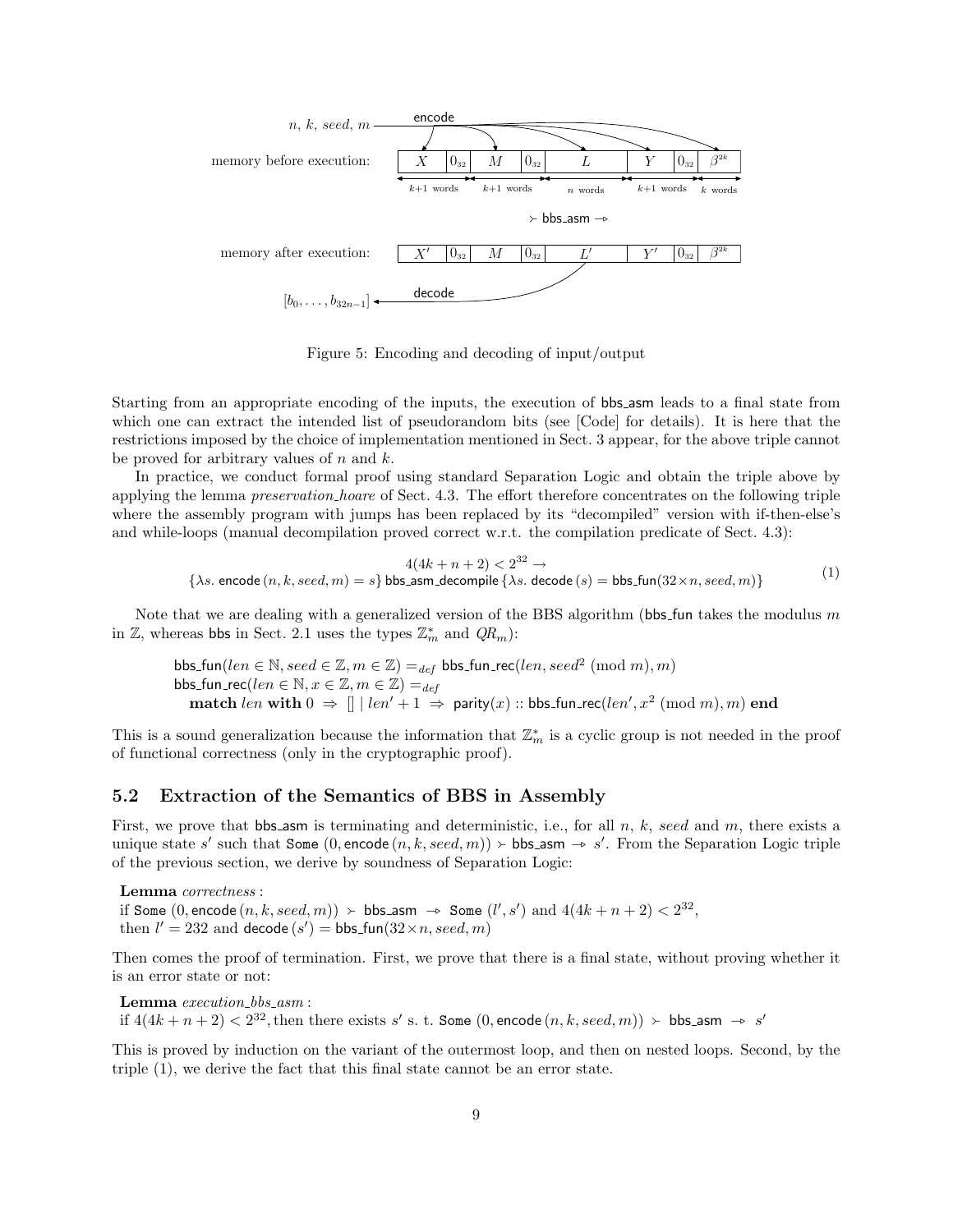The lemmas above allow us to define a function  $exc_{bbs,asm}$  that maps a number n of 32 bits words, a number k of 32 bits words, a seed and a modulus  $m$  to a state from which one can extract the desired pseudorandom bits, so that the semantics of bbs asm can be written as a mathematical function:

$$
\llbracket \text{bbs-asm} \rrbracket =_{def} \text{prefix}_{len+1}\left(\text{decode}\left(\text{exec}_{\text{bbs-asm}}\left(\left\lceil\frac{len+1}{32}\right\rceil, \lceil \log_{2^{32}}(m) \rceil, seed, m\right)\right)\right)
$$

Since bbs asm always return a number of pseudorandom bits that is a multiple of 32, we need to take a prefix of its output;  $len + 1$  is the length requested by the unpredictability game.

Putting it All Together The Figure below summarizes how we organize the complete game-based proof of BBS in assembly. bbs\_encode\_decode.v contains the encode/decode functions and the formal proof of correctness and termination, derived from the formal proof of the Separation Logic triple for bbs asm. BBS\_Asm\_CryptoProof.v contains the game-based proof, making use of the correctness and termination lemmas and of the cryptographic proof of the BBS algorithm provided by BBS. v, taken directly from [Now08].



## 6 Technical Aspects of the Coq Formalization

The formalization of assembly programs, operational semantics, Separation Logic, as well as all supporting lemmas is the result of a revision of our previous work [AM06]. This revision was made necessary to address scalability issues. We do not comment extensively about this revision except to say that we used SSREFLECT [GM07], a recently publicized Coq extension, that favors a proof style that naturally led to shorter proof scripts (for illustration, proof scripts of experiments in [AM06] shrank by 70% in terms of lines of code).

The new aspect of our framework is the formalization of the proof-carrying code framework of [SU07], that we instantiate to Separation Logic and MIPS instructions and extend to deal with error-states. Table 1 makes it clear what is formalized w.r.t. [SU07]. In brief, what we do not do: we do not formalize Section 5 of [SU07] and we formalize only the so-called "non-constructive proofs" of Theorems 17 and 18 (indeed, for these two theorems, the proofs come in two flavors).

The formal proof of the Separation Logic triple of Sect. 5.1 is technically the most demanding part of the proof effort. Our assembly program of BBS is large (at least by the current standards of proof assistant-based verification [AM06, MG07]): 239 instructions that spread over several snippets of code. Table 6 makes it precise which snippets are used and their respective size.

Table 3 summarizes the size of proof scripts used in the proof of the Separation Logic triple of BBS. It is always difficult to comment about the size of proof scripts because we are lacking good metrics for comparison. Yet, looking at related work, it is fair to claim that our framework for formal proof of assembly programs allows for short proof scripts: this can be appreciated by looking at several similar experiments in common among the work in this paper and [AM06, MG07] (verification of multi-precision arithmetic, Montgomery multiplication, but also Montgomery exponentiation, not used in this paper though).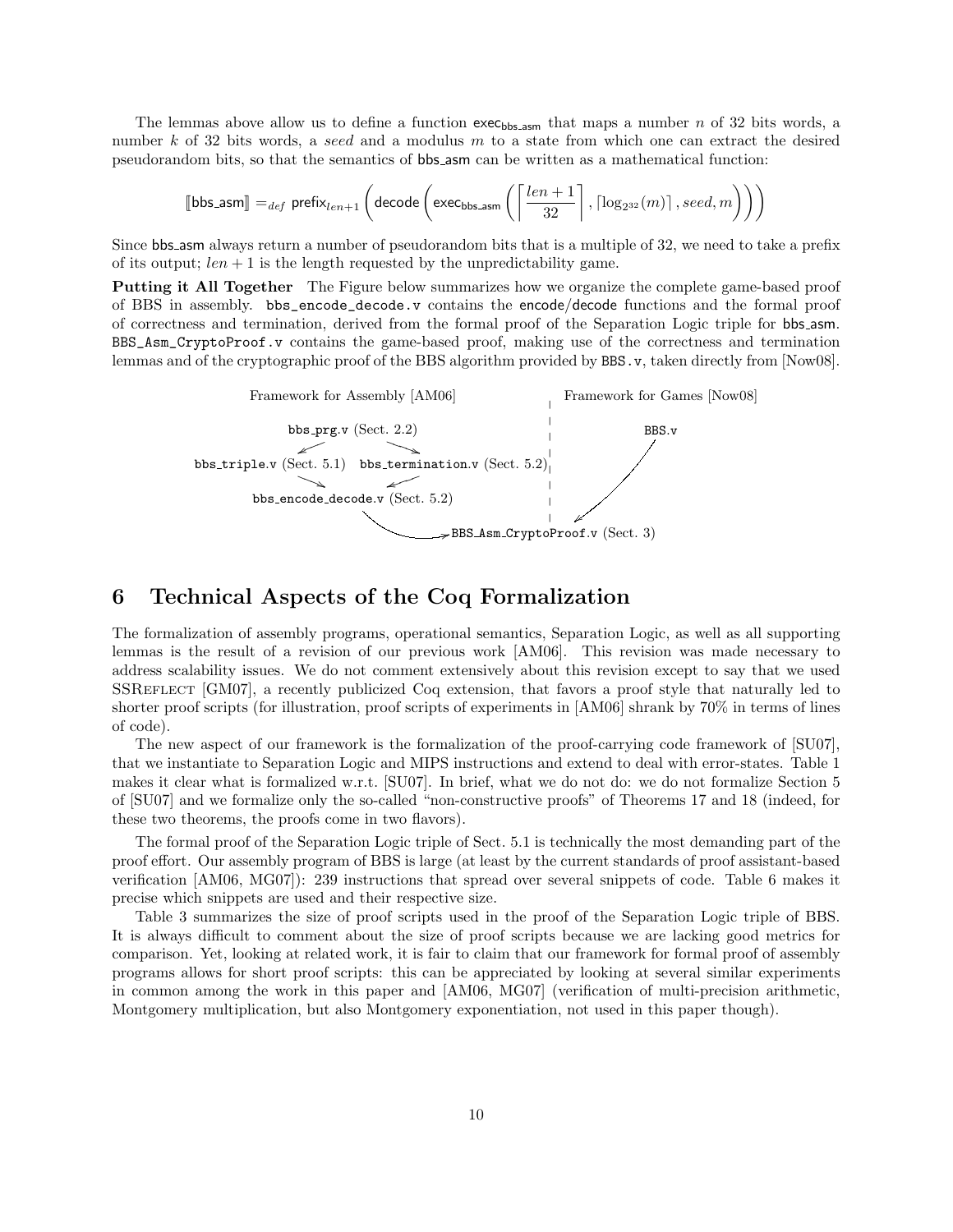| Reference in [SU07]                                                        | Reference in [Code] and status | Proof script size |
|----------------------------------------------------------------------------|--------------------------------|-------------------|
| Section 2                                                                  | file goto.v                    | $462$ lines       |
| Figure 1, Lemma 1, 3                                                       | Done                           |                   |
| Lemma 2                                                                    | Particular cases only          |                   |
| Section 3                                                                  | file $s$ goto. $v$             | 747 lines         |
| <i>Section 3.1</i> : Figure 2, Lemmas $4-5$ ,<br>Theorems 6–8, Corollary 9 | Done                           |                   |
| <i>Section 3.2</i> : Figure 3, Theorem 10,<br>Lemma 11, Theorem 12         | Done                           |                   |
| Section 4                                                                  | file compile.v                 | $1279$ lines      |
| <i>Section 4.1</i> : Figure 5,                                             | Done                           |                   |
| Lemmas $13-14$ , Theorems $15-16$                                          |                                |                   |
| <i>Section 4.2</i> : Theorems $17-18$                                      | Done                           |                   |
| Section 4.3                                                                | Done, file sgoto_hoare.v       | 369 lines         |
| Section 5                                                                  | Not done                       |                   |
| Appendix A                                                                 | Done (revision of $[AM06]$ )   |                   |
|                                                                            | file mips_biple.v              | 927 lines         |
|                                                                            | file $mips\_cmd.v$             | 710 lines         |
|                                                                            | file mips_hoare.v              | 783 lines         |
| Appendix B                                                                 |                                |                   |
| Theorems $6-7$ , $15-18$                                                   | Done (spread over above files) |                   |

Table 1: Formalization of [SU07]

| Function                     | Reference in [Code]   | Program size |
|------------------------------|-----------------------|--------------|
| <b>BBS</b>                   | bbs_prg.v             | 14 commands  |
| Montgomery strict (Fig. 2.3) | mont_mul_strict_prg.v | 9 commands   |
| Montgomery raw $([AM06])$    | mont_mul_prg.v        | 36 commands  |
| Multi-precision subtraction  | multi_sub_prg.v       | 18 commands  |
| Multi-precision comparison   | multi_lt_prg.v        | 11 commands  |
| Array initialization         | multi_zero_prg.v      | 6 commands   |

Table 2: The assembly code of BBS in Coq

## 7 Conclusion

We addressed the problem of formal verification of assembly code with cryptographic proofs. We proposed an approach that extends game-based proofs to integrate formal proofs of functional correctness with formal cryptographic proofs in a clear way, understandable by both cryptographers and implementers. Our proposition is supported by a concrete framework developed in the Coq proof assistant. As an illustration, we provided the first assembly program for a pseudorandom number generator that is certified with a cryptographic proof.

Future Work The cryptographic proof of BBS on which we rely is asymptotic: the probability that an attacker predicts the next bit can be made arbitrarily small, but it does not give any concrete value for the security parameter. A possible extension of our approach would be to link our assembly implementation of BBS to a cryptographic proof of the concrete security of BBS.

Our certified implementation of BBS could be used as the source of pseudorandomness in the implementation of further cryptographic primitives. Indeed, even though it is probabilistic, such a primitive is still deterministic in the sense that for any two equal inputs it outputs the same distribution; one can thus extract its semantics as a mathematical function and inject it into the appropriate standard definition of security (such as *semantic security* in the case of ElGamal).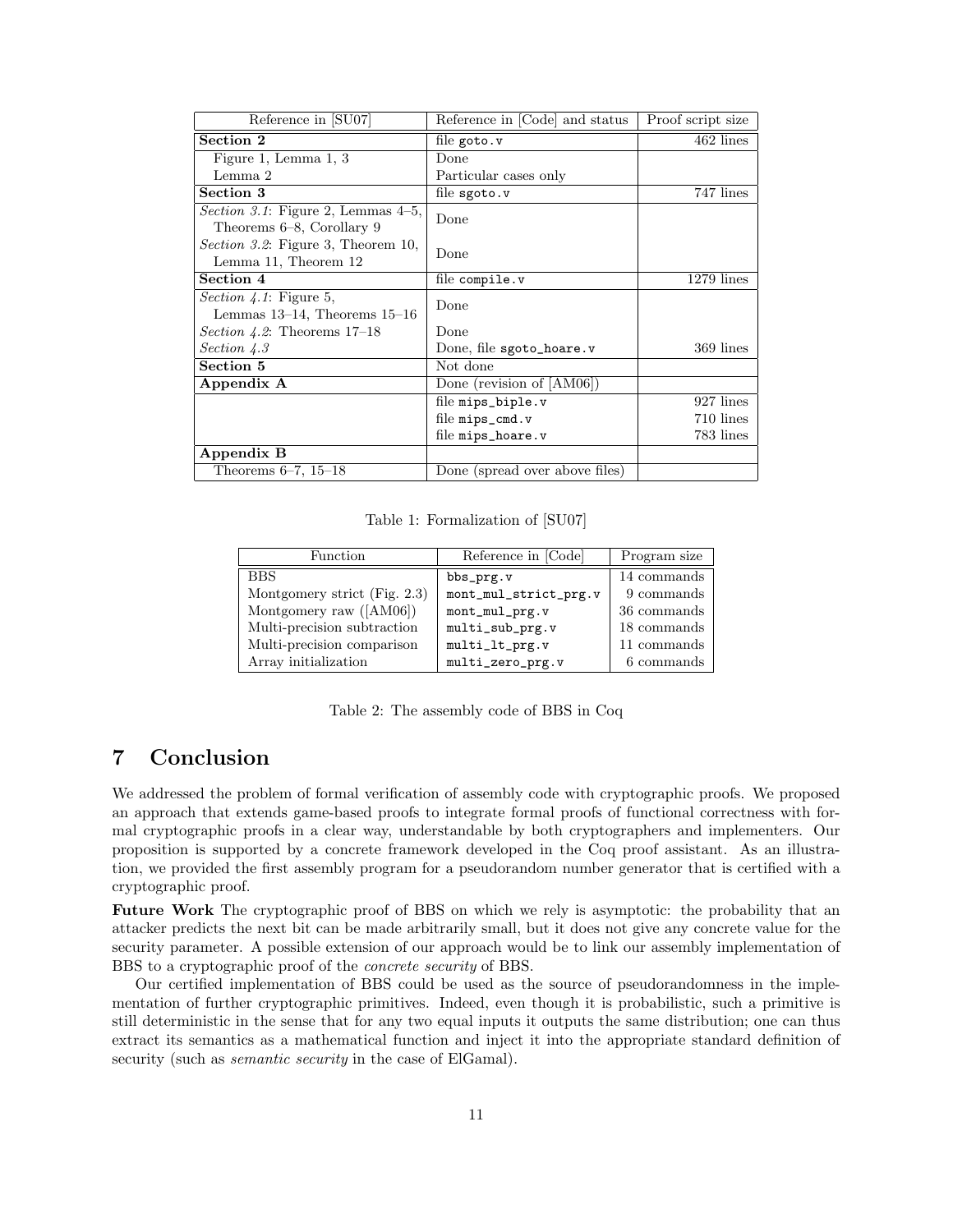| Function                    | Reference in [Code]                         | <b>Size</b>  |
|-----------------------------|---------------------------------------------|--------------|
| <b>BBS</b>                  | bbs_triple.v                                | 845 lines    |
| Montgomery strict           | mont_{mul, square}_strict_init_triple.v     | 608 lines    |
| Montgomery raw              | $mont_{\text{mul}}, square \text{triple}.v$ | $1198$ lines |
| Multi-precision subtraction | multi_sub_inplace_left_triple.v             | 439 lines    |
| Multi-precision comparison  | multi_lt_triple.v                           | 408 lines    |
| Array initialization        | multi_zero_triple.v                         | 129 lines    |
| Total                       |                                             |              |

Table 3: Formal proof of the Separation Logic triple of BBS

Acknowledgements: This work was partially supported by KAKENHI 21700048 and 21500046. The authors are grateful to an anonymous reviewer for his/her helpful comments.

## References

- [ATM07] Affeldt, R., Tanaka, M., Marti, N.: Formal Proof of Provable Security by Game-Playing in a Proof Assistant. Int. Conf. on Provable Security. LNCS, vol. 4784, pp. 151–168. Springer (2007).
- [AM06] Affeldt, R., Marti, N.: An Approach to Formal Verification of Arithmetic Functions in Assembly. Annual Asian Computing Science Conference, Dec. 2006. LNCS, vol. 4435, pp. 346–360. Springer, Heidelberg (2008).
- [BBU08] Backes, M., Berg, M., Unruh D.: A Formal Language for Cryptographic Pseudocode. Int. Conf. on Logic for Programming, Artificial Intelligence, and Reasoning. LNCS, vol. 5330, , pp. 353–376. Springer (2008).
- [BGZ09] Barthe, G., Grégoire, B., Zanella, S.B.: Formal certification of code-based cryptographic proofs. ACM SIGPLAN-SIGACT Symp. on Principles of Programming Languages, pp.90–101. ACM Press.
- [BR04] Bellare, M., Rogaway, P.: Code-based game-playing proofs and the security of triple encryption. Cryptology ePrint Archive, Report 2004/331, 2004.
- [BBS86] Blum, L., Blum, M., Shub, M.: A simple unpredictable pseudo random number generator. SIAM Journal on Computing, 15(2):364–383. Society for Industrial and Applied Mathematics, 1986.
- [Code] Affeldt, R., Nowak D., Yamada K.: Certifying Assembly with Cryptographic Proofs: the Case of BBS. http://staff.aist.go.jp/reynald.affeldt/bbs
- [GM07] Gonthier, G., Mahboubi, A.: A Small Scale Reflection Extension for the Coq System. Technical Report 6455, Dec. 2007. INRIA.
- [Mips] MIPS Technologies. MIPS32 4KS Processor Core Family Software User's Manual MIPS Technologies, Inc., 1225 Charleston Road, Mountain View, CA 94043-1353.
- [Mon85] Montgomery, P.L.: Modular multiplication without trial division. Mathematics of Computation, 44(170):519–521, 1985.
- [MG07] Myreen, M.O., Gordon, M.J.C.: Verification of Machine Code Implementations of Arithmetic Functions for Cryptography. Theorem Proving in Higher Order Logics: Emerging Trends Proceedings. Internal Report 364/07, Aug. 2007. Department of Computer Science, University of Kaiserslautern.